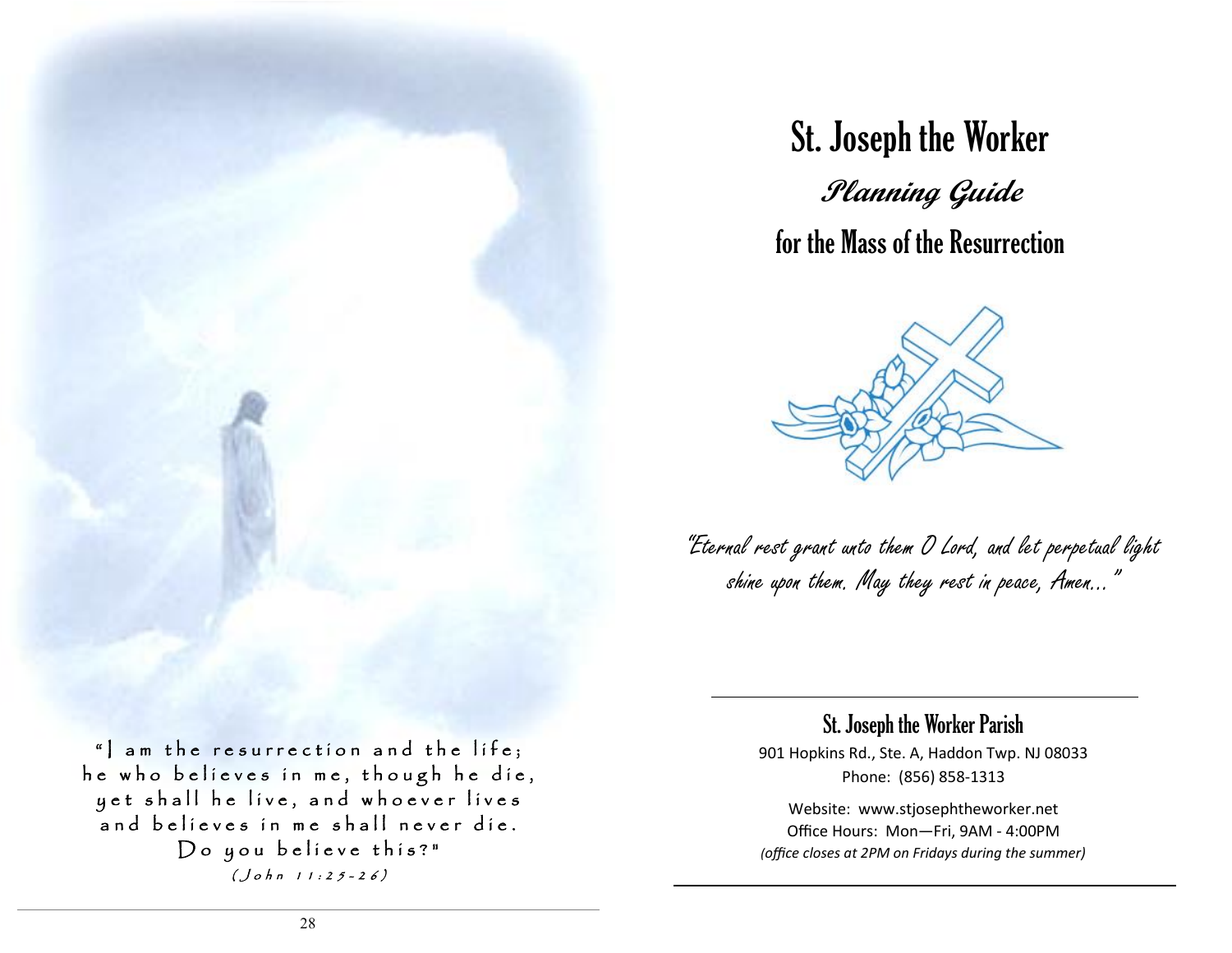|                                                                                                                                      | <b>Information about the Deceased:</b> |
|--------------------------------------------------------------------------------------------------------------------------------------|----------------------------------------|
| Name of deceased:                                                                                                                    |                                        |
| Age:                                                                                                                                 |                                        |
| Date of death:                                                                                                                       |                                        |
| Name of spouse:                                                                                                                      |                                        |
| Is the spouse living<br>or deceased?                                                                                                 |                                        |
| <b>Name of Parents:</b><br>(Please include if they<br>are living or deceased)                                                        |                                        |
| Work profession:                                                                                                                     |                                        |
| Were they active in a<br>particular charity or<br>community organization?<br>If so, which?                                           |                                        |
| Were they in the military?<br>If so, which branch and for<br>how long?                                                               |                                        |
| How active were they in their<br><b>Catholic Faith? Did they</b><br>attend Mass daily, weekly,<br>on occasion?                       |                                        |
| Were they involved<br>in any Church ministries?<br>(i.e., Lector, Extraordinary Minister,<br>Knight of Columbus, regular volunteer?) |                                        |
| <b>Place of burial:</b>                                                                                                              |                                        |

## **P l e a s e i n d i c a t e y o u r c h o i c e s f o r t h e f o l l o w i n g :**

**Date and time of Mass:**

**\_\_\_\_\_\_\_\_\_\_\_\_\_\_\_\_\_\_\_\_\_\_\_\_\_\_\_\_**

**Place of Mass:**

#### *MUSIC requests*

**\_\_\_\_\_\_\_\_\_\_\_\_\_\_\_\_\_\_\_\_\_\_\_\_\_\_\_\_\_\_\_\_\_\_\_\_\_**

|                                                                                                                                    | <b>Entrance Hymn:</b><br>(from pg. 24)                     |
|------------------------------------------------------------------------------------------------------------------------------------|------------------------------------------------------------|
|                                                                                                                                    | <b>Responsorial Psalm:</b><br>(from pg. 24)                |
|                                                                                                                                    | <b>Presentation of Gifts:</b><br>(from pg. 24)             |
|                                                                                                                                    | <b>Communion Hymn:</b><br>$(from \pg. 25)$                 |
|                                                                                                                                    | <b>Meditation music:</b><br>(from pg. 25)                  |
|                                                                                                                                    | <b>Recessional Hymn:</b><br>$(from$ $pg. 25)$              |
| <b>SCRIPTURE requests</b>                                                                                                          |                                                            |
| 1 <sup>st</sup> Reader's name:                                                                                                     | $1st$ Reading (OT):<br>(from $\overline{pgs}$ , 9-12)      |
| 2 <sup>nd</sup> Reader's name:                                                                                                     | $2nd$ Reading (NT):<br>(from $pgs.$ 13-19)                 |
| The Priest will read                                                                                                               | <b>Gospel Reading:</b><br>(the Priest will choose)         |
| "A" or "B" (Please choose one. If you would<br>like a family member or friend to recite the prayers,<br>please provide their name: | <b>Prayers of the Faithful:</b><br>(a.k.a., 'Intentions'') |
|                                                                                                                                    | <b>Names of Gift-bearers:</b><br>(usually 2 people)        |
|                                                                                                                                    | Name of the Eulogist:<br>$(3-5$ mins.)                     |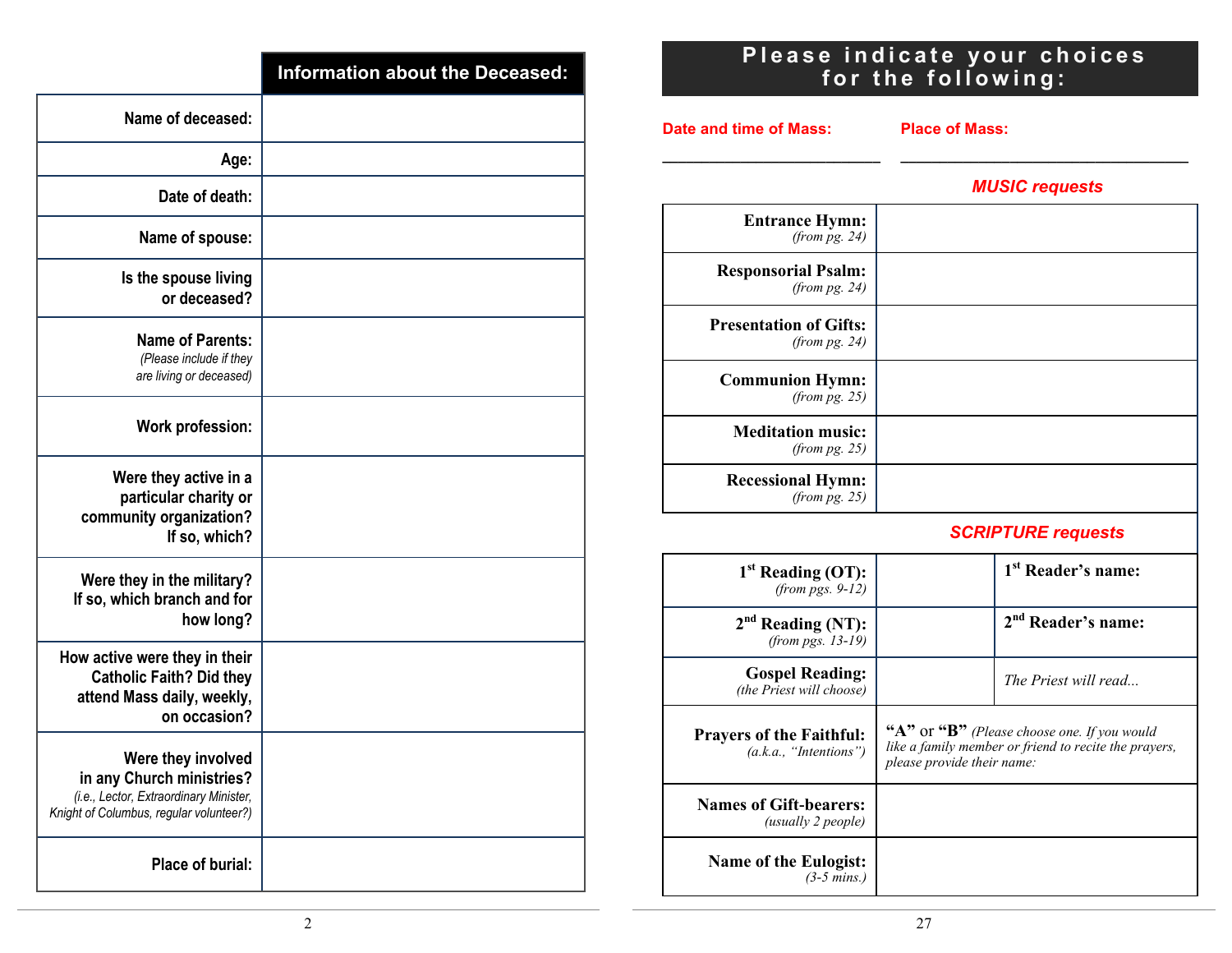"Blessed are those who mourn for they shall be comforted..."  $(M$ atthew  $5:4)$ 



## **" O u r d e e pe s t s y m p a t h i e s … "**

Dear friend in Christ,

Please accept our deepest sympathies for the loss of your loved one... Please also know that your church family at St. Joseph the Worker is here to help you through this difficult time.

Many families find it beneficial to be involved with the preparation of their loved one's Mass. We invite you to participate in selecting the readings, prayers and music in any capacity you wish to do so.

Please read the *General Information* section beginning on the next page. Then, please fill out the information requested on **pages 2** and **27**. If you have questions, please call the Parish Office at (856) 858-1313 and one of our staff members will assist you.

When you have completed filling out the information, please call the Parish Office to set up an appointment to meet with me to discuss the funeral Mass. If I am not available to meet with you, Barbara Urian or Barbara Camarota will meet with you instead.

Please also know your family and friends are invited to our annual All Soul's Day Mass on Nov. 2nd at St. Vincent Pallotti Church. On this day we encourage you to bring a photo of your loved one to place in the sanctuary as we remember our dearly departed.

Again, please accept our condolences for the loss of your loved one. May the Spirit of Consolation descend upon you and comfort you in this time of sorrow…

Warmly in Christ,

*Fr. Mark Matthias, Administrator, SJW*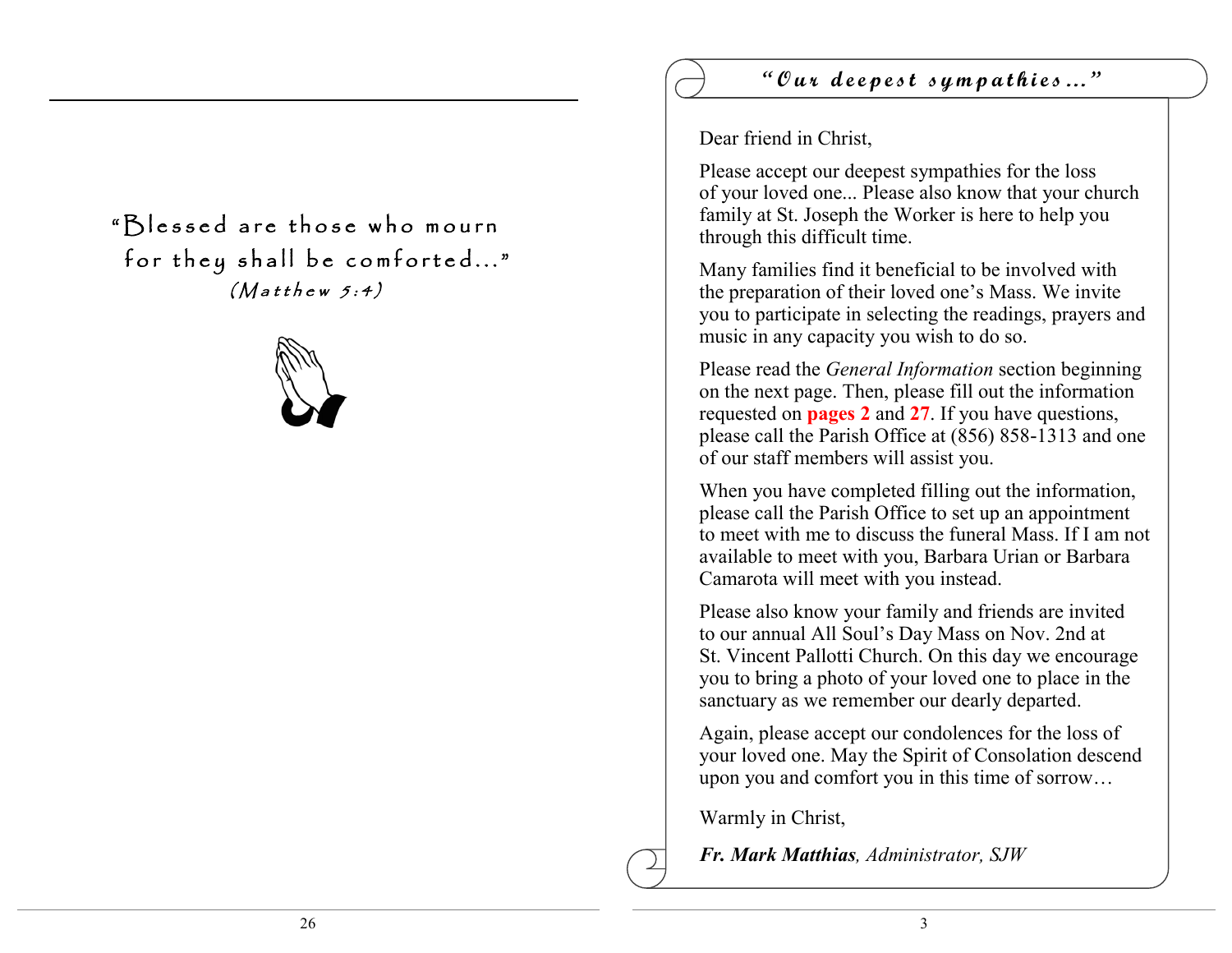## **READINGS FROM HOLY SCRIPTURE-THE LITURGY OF THE WORD**

Many family members find it comforting to assist in the burial process of their loved one. This is why we invite you to help us in the *Liturgy of the Mass*. If you would like to participate, we invite you to select one reading from the *Old Testament* and one reading from the *New Testament* to be part of the *Liturgy of the Word*. Please see **pages 9-19** in this booklet for the different readings the Church recommends. Please also indicate your selections on the back insider cover of this booklet. *Please note*, the Priest who is giving the homily will select, and read, the *Gospel reading*. |However, we encourage family members or friends who are accustomed to public speaking to do the *First* and *Second readings*. It will also help if they are familiar with the procedures of the Catholic Mass. If there is no one from your family who wishes to do the readings, a parish lector will be assigned to do them. Please note the *Responsorial Psalm* will be sung by the Cantor.

#### **M u s i c**

As we all know, music can have a powerful influence on our emotions. The right song can help us to *grieve* while another can help us to *hope*. The Director of Music assigned to your Mass will arrange for an organist and cantor to sing at the Mass. However, we invite you to choose the songs for the different parts of the Mass. Please see **pages 24-26** in this booklet for the different songs the Church permits to be sung at the Funeral Mass. Please indicate your choices of music on the back inside-cover of this booklet. If you have any questions about this process, please contact our parish office at (856) 858-1313. *Please note*, only music from the Catholic hymnal—*performed live*—is appropriate for the Mass. Other favorite songs can be used at the wake, cemetery, or funeral luncheon.

#### **Communion hymn:**

*Eye Has Not Seen You Are Mine Supper of the Lord I Am The Bread Of Life One Bread, One Body Blest Are They Taste and See We Remember Precious Lord, Take My Hand Panis Angelicus (from the old St. Gregory hymnal) Ave Verum Corpus (from the old St. Gregory hymnal) Going Home Christ Before Us Softly and Tenderly Jesus is Calling Behold the Lamb Shelter Me, O God*

#### **Meditation music:**

*Ave Maria (Schubert) Ave Maria (Bach-Gounod) Gentle Woman Panis Angelicus (Cesar Franck)*

#### **Recessional hymn:**

*We Will Rise Again How Great Thou Art Joyful, Joyful We Adore Thee Be Not Afraid On Eagles' Wings Going Home Fly Like a Bird*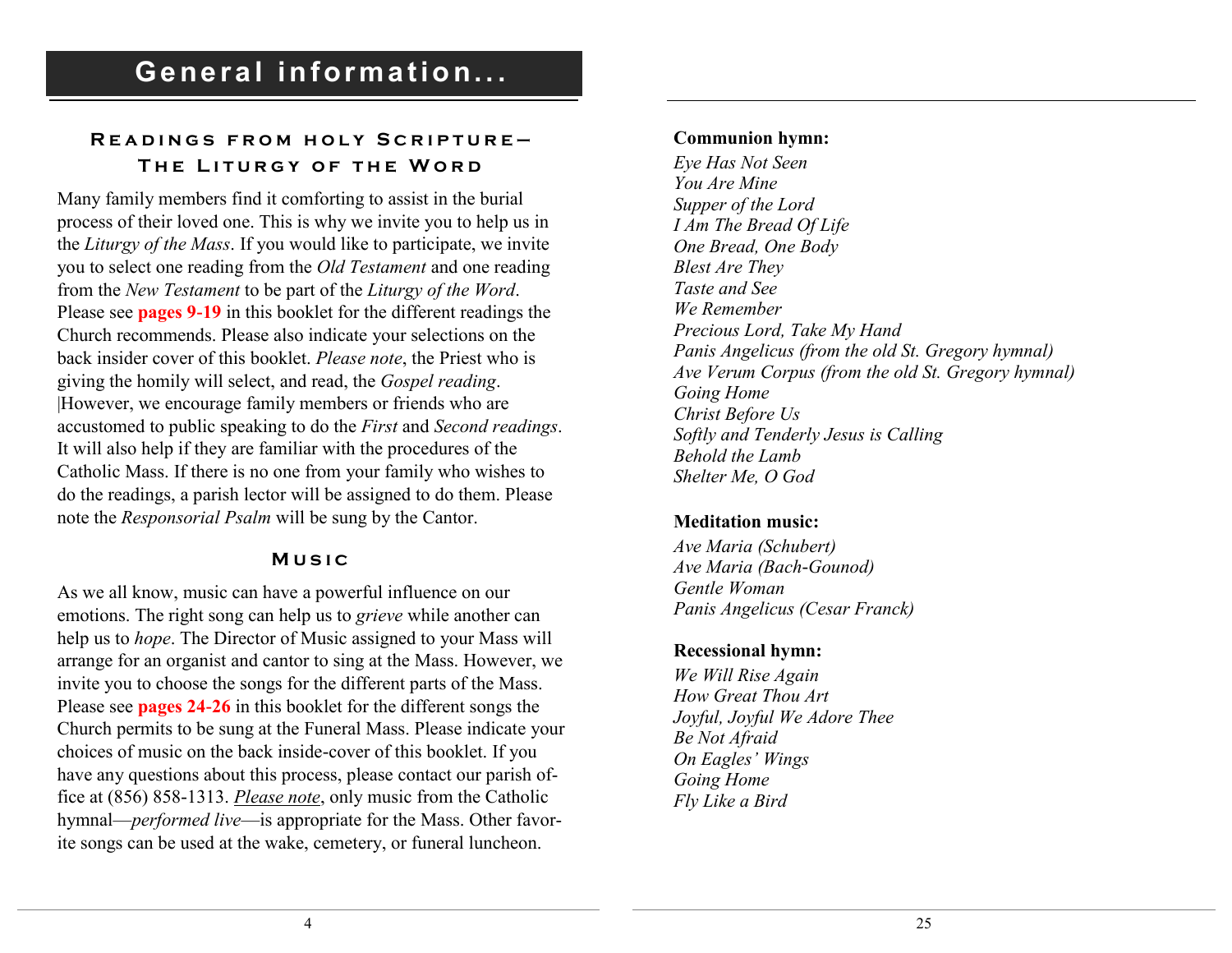## **Hymns to choose from...**

*Please choose the Hymns for each part of the Mass and record your choices on page 27 of this booklet. Thank you.*

#### **Entrance hymn:**

*A Mighty Fortress is Our God Be Not Afraid Here I Am Lord Hosea Lord of all Hopefulness O God, Our Help in Ages Past*

#### **Responsorial Psalm:**

*(Please note: This selection must be an actual psalm, not a paraphrase or substitution. Thank you!)* 

*Psalm 23 - The Lord Is My Shepherd (Any setting) Psalm 42 - My soul is thirsting for you, O Lord My God Psalm 103 - The Lord is kind and merciful Psalm 27 - The Lord is my light and my salvation Psalm 34 - Taste and see the goodness of the Lord*

## **Presentation of the Gifts:**

*Prayer of St. Francis Amazing Grace We Remember All I Ask Of You I Have Loved You Eye Has Not Seen Shepherd Me O God You Are Mine Precious Lord, Take My Hand Softly and Tenderly Jesus is Calling Going Home (usually for an older person who died peacefully) O Loving God (very similar to the secular song, "Danny Boy") Christ Before Us (a Welsh melody, with lovely lyrics) Great is Thy Faithfulness*

## **E u l o g y**

A family member or friend may give a eulogy following the "Prayer after Communion." We respectfully remind the eulogist of the following:

- 1. The eulogist must be sure of his or her ability to speak at this emotional time. Also, we also suggest the eulogy not be longer than 3 to 5 minutes.
- 2. What to say… Many people find it difficult to come up with "just the right words" for their eulogy. We suggest that you simply share some of the happy memories you had with your loved one and what you admired most about them. Please keep in mind that "off the cuff remarks" and inappropriate language are *not permitted* in the church. Our loved one's deserve a dignified reflection on their life...
- 3. Due to various time constraints among the clergy, musicians and even our family and guests, we recommend only one eulogist at the Mass. If others wish to speak, there is an opportunity to do so at the wake or committal service.

#### WAKE SERVICE

If there is a wake service on the evening before the Mass, a Priest or Deacon will do their best to visit you at the funeral parlor at your request to offer their condolences and to say prayers that are part of the Catholic Funeral Rite. Please let him know if there is anyone who would like to say a few words about the deceased at the end of the wake service. You can also ask him any questions you may have about the Mass or your liturgy selections.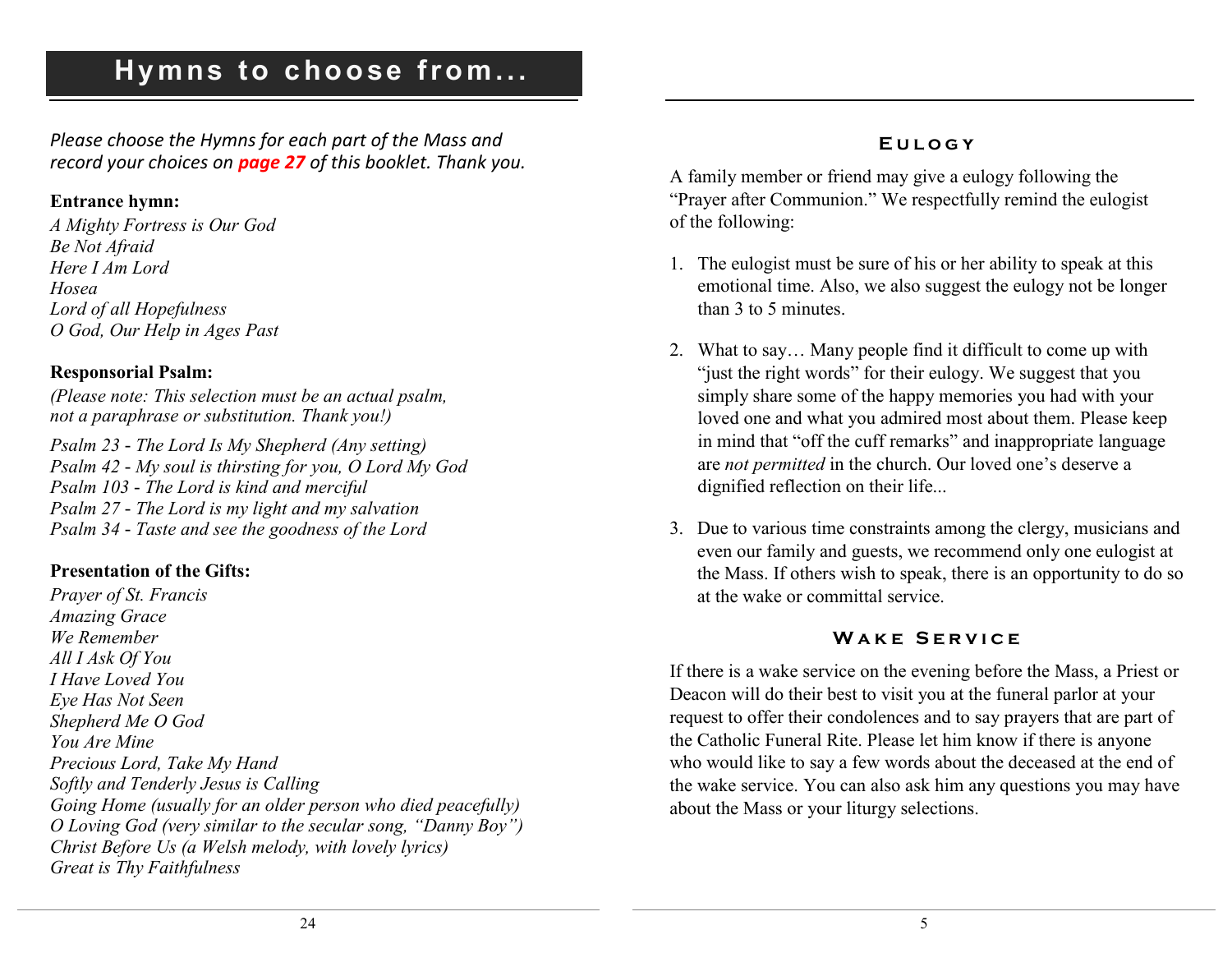## **G e n e r a l i n f o r m a ti o n . . .**

#### **B u r i a l**

If you wish a Priest or Deacon to do the final committal of your loved one at the cemetery, please let the Funeral Director know and they will try to arrange to have one present. Please know, the Priest who celebrates the Funeral Mass is not always available to perform the final Committal if they have a previous or pressing commitment. In these instances, the Funeral Director will arrange for someone else to do the Committal.

## **FUNERAL LITURGY OUTSIDE MASS**

A Funeral Mass is not permitted on solemnities of obligation, or Holy Thursday, Good Friday or Holy Saturday. On other occasions, the Pastor or family may decide that a Mass is not optimal at this time. A Priest or Deacon may celebrate a Funeral service outside of Mass, or at the time of burial.

#### **M e m o r i a l s**

There are times when family or friends would like to honor their deceased loved one by purchasing a religious item for the Church and inscribing their loved one's name on it. While the intention is good, the Church can rarely use these types of gifts because many Priest donate their possessions (i.e., chalices and vestments) to the Church after they are deceased. If you would like to help the Church, a monetary donation will always be put to good use for repairs and other needs in the Church.

## **CONFESSION TIMES**

For those parishioners who wish to be in a State of Grace so they can receive Holy Communion at Mass, the Sacrament of Penance and Reconciliation is offered at **St. Aloysius** (Oaklyn, NJ) at 3PM every Saturday, and at St. Vincent Pallotti every Saturday at 4PM.

## **Guidelines for Receiving Communion**

## **FOR CATHOLICS**

Catholics fully participate in the celebration of the Mass when they receive Holy Communion in fulfillment of Christ's command to "eat his flesh and drink his blood" or we will have "no life in us" (John 6:26-59). In order to be properly disposed to receive Holy Communion, two conditions must apply:

- 1) a person should be in a *State of Grace* and not in a state of mortal sin (CCC 1415  $& 1861$ ); and
- 2) a person should have fasted for one hour before receiving Holy Communion.

Persons who have grave sin on their soul must reconcile their relationship with God by receiving the *Sacrament of Penance*  before receiving Holy Communion.

## **FOR OTHER CHRISTIANS**

The Church invites all those of the Catholic Faith who are in a "State of Grace" to come forward to receive Holy Communion. For those who are not of the Catholic Faith, we welcome them to our parish and are glad they have joined us for the Mass of the Resurrection. However, we ask that they respect our Traditions and Beliefs about the Real Presence of Christ in the Eucharist and refrain from receiving Holy Communion. Instead, we invite them to come forward to the Table of the Lord to receive a blessing by folding their arms across their chest. They are also welcome to remain in their seats and be in Communion with the rest of the Congregation through prayer.

#### **F o r N o n - C h r i s t i a n s**

The Catholic Church also welcomes those who do not share our Christian faith. While we cannot extend an invitation to receive Holy Communion to them, we do invite them to be united with us in prayer during Holy Communion. Thank you...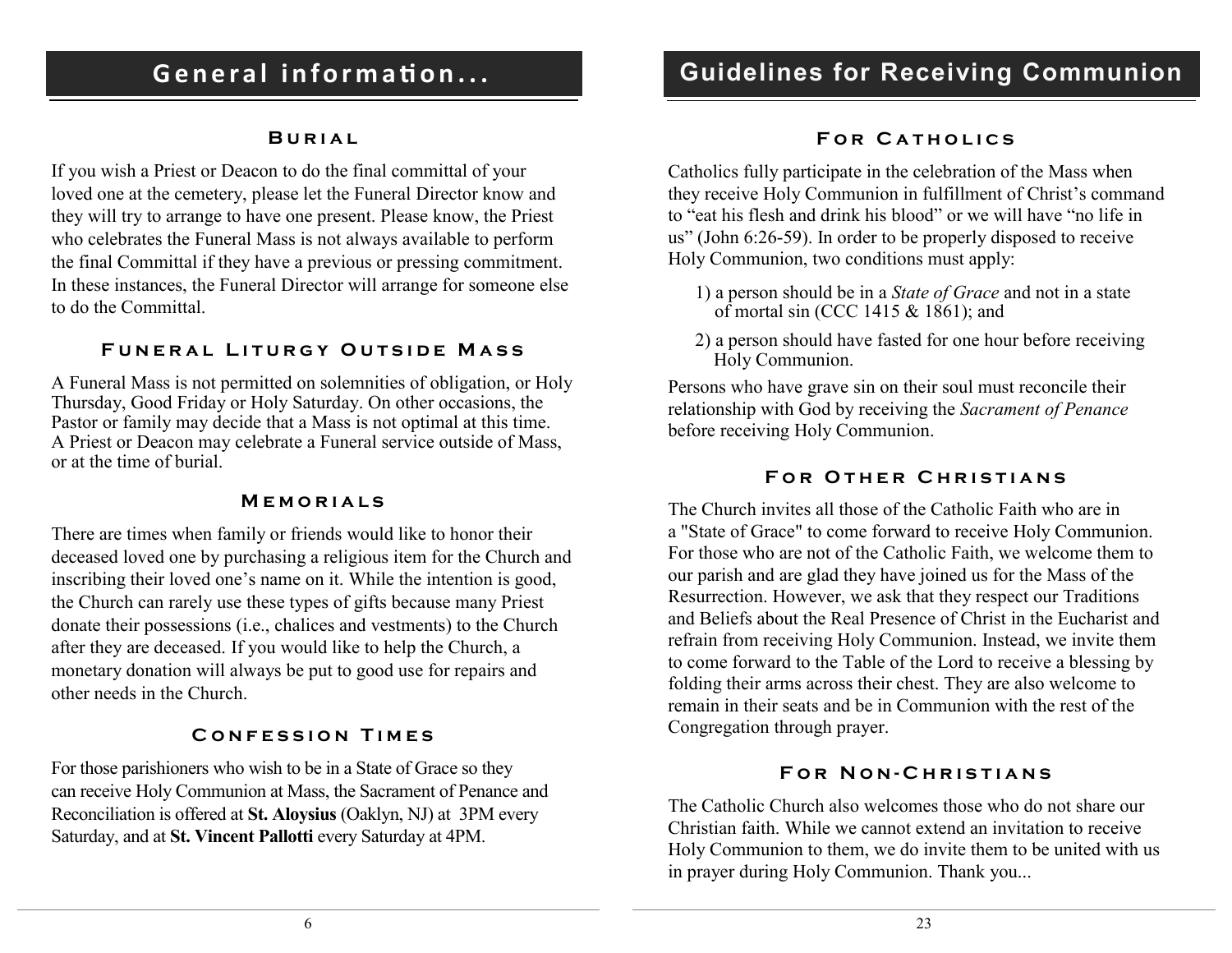- 1. For who in baptism was given the pledge of eternal life, that he/she may now be admitted to the company of the saints. *We pray to the Lord:*
- 2. For our brother/sister who ate the body of Christ, the bread of life, that he/she may be raised up on the last day. *We pray to the Lord:*
- 3. For our deceased relatives and friends and for all who have helped us, that they may have the reward of their goodness. *We pray to the Lord:*
- 4. For those who have fallen asleep in the hope of rising again, that they may see God face to face. *We pray to the Lord:*
- 5. For the family and friends of our brother/sister \_\_\_\_\_\_\_\_\_\_\_\_\_\_, that they may be consoled in their grief by the Lord, who wept at the death of his friend Lazarus. *We pray to the Lord:*
- 6. For all of us assembled here to worship in faith, that we may be gathered together again in God's kingdom. *We pray to the Lord:*

#### **Celebrant:**

God, our shelter and our strength, you listen in love to the cry of your people: hear the prayers we offer for our departed brothers and sisters. Cleanse them of their sins and grant them the fullness of redemption. We ask this through Christ our Lord. Amen.

## C HURCH OFFERING

The operational costs of St. Joseph the Worker are not supported by Sunday collections alone, as such, we suggest a minimal offering of **\$350.00** for the expenses of the church in addition to payment of the musicians. If you would like to have a viewing (casket) or visitation (urn) in the church before the funeral mass, there is an additional offering of **\$100.00**.

#### **MUSICIAN OFFERING**

Our musicians are accomplished professionals. They receive the following offerings: Organists, **\$175.00**; Cantors, **\$175.00**.

**Please note**: The offerings for the church and the musicians are already included in the fees you pay to the funeral home. Also, in the case of dire financial need, the Pastor is willing to reduce, or even waive the funeral offering for the church. It is important to us that all of our parishioners are buried with the same dignity and honor they deserve as members of the Body of Christ. Please speak with "**Fr. Mark"** at SJW if a special need arises. Thank you.

#### **C r e m a t i o n**

While the Church permits cremation, it prefers the burial or entombment of the body since it imitates the example of Christ being laid in the tomb. The burial of the body intact, also emphasizes the uniqueness and dignity of human beings.

However, when cremation is chosen, ideally the un-cremated body should be present for the Funeral Mass Rites and then cremated afterwards. If this is not feasible, the cremated remains enclosed in a fitting container or worthy vessel should be present for the rites and then buried or entombed in a cemetery with a permanent marker recording their name. The scattering of cremated remains or the keeping of them in a home is contrary to the Church's view of a reverent disposition of the body.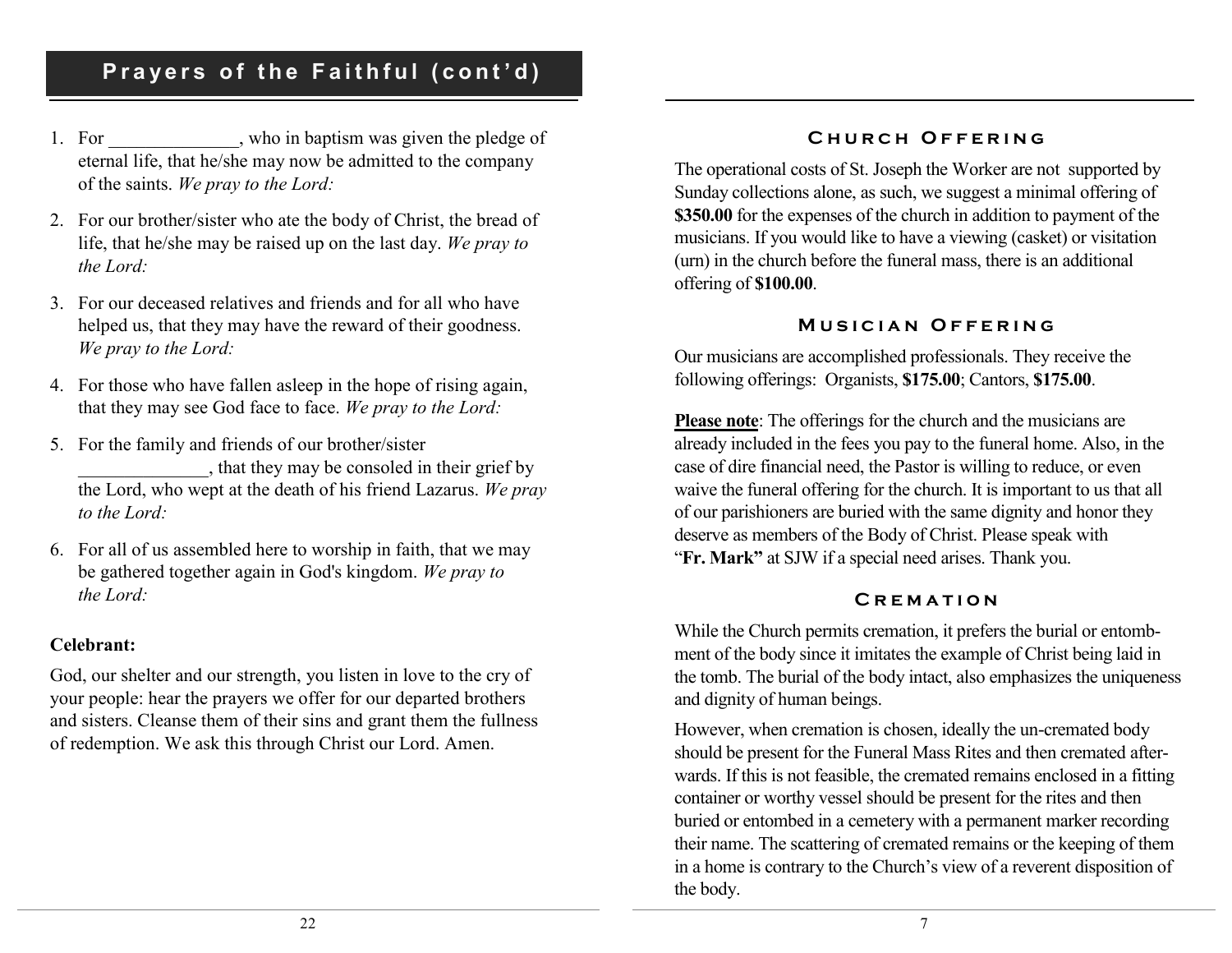## **The Liturgy of the Word...**

From the following pages, please choose *one reading* from the Old Testament and *one reading*  from the New Testament.

> Please record your choices on **page 27**  of this booklet.

> > Thank you!

- 3. Many friends and members of our families have gone before us and await the kingdom. Grant them an everlasting home with your Son. We pray to the Lord:
- 4. Many people die by violence, war, and famine each day. Show your mercy to those who suffer so unjustly these sins against your love, and gather them to the eternal kingdom of peace. *We pray to the Lord:*
- 5. Those who trusted in the Lord now sleep in the Lord. Give refreshment, rest, and peace to all whose faith is known to you alone. *We pray to the Lord:*
- 6. The family and friends of seek comfort and consolation. Heal their pain and dispel the darkness and doubt that come from grief. *We pray to the Lord:*

#### **Celebrant:**

Lord God, giver of peace and healer of souls, hear the prayers of the Redeemer, Jesus Christ, and the voices of your people, whose lives were purchased by the blood of the Lamb. Forgive the sins of all who sleep in Christ and grant them a place in the kingdom. We ask this through Christ our Lord. Amen.

## **Version "B"**

#### **Celebrant:**

God, the almighty Father, raised Christ His Son from the dead; with confidence, we ask Him to save all His people, living and dead:

**Reader:** Our response is: *"Lord, hear our prayer."*

*(Continued on the next page...)*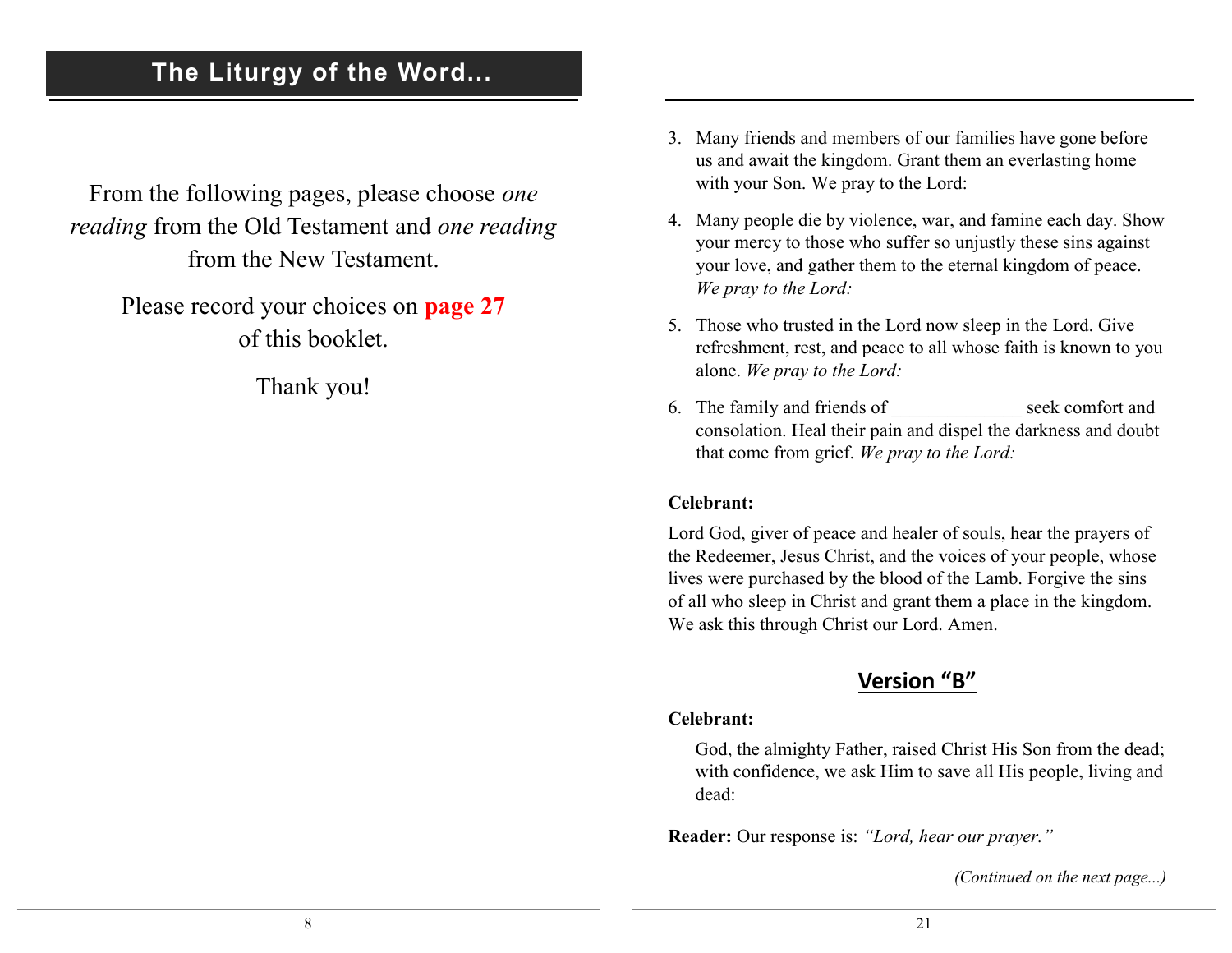## **The Priest will choose the Gospel Reading from one of the following selections:**

| Matthew $5:1-12a$ | Luke 23:33, 39-43 | John 11:32-45        |
|-------------------|-------------------|----------------------|
| Matthew 11:25-30  | Luke 24:13-35     | John 14:1-6          |
| Matthew $25:1-13$ | John 5:24-29      | John 17:24-26        |
| Matthew 25:31-46  | John 6:37-40      | John 19:17-18, 25-30 |
| Mark 15:16:1-6    | John 6:51-58      |                      |
| Luke 7:11-17      | John 11:17-27     |                      |
| Luke 12:35-40     | John 11:21-27     |                      |
|                   |                   |                      |

## **Prayers of the Faithful**

*Please choose "Version A" or "Version B" for the intentions of the Mass. You are also welcome to compose your own. Please record your choice on page 27. Thank you…*

## **Version "A"**

#### **Celebrant:**

Brothers and sisters, Jesus Christ is risen from the dead and sits at the right hand of the Father, where he intercedes for his Church. Confident that God hears the voices of those who trust in the Lord Jesus, we join our prayers to his:

**Reader:** Our response is: *"Lord, hear our prayer."*

- 1. In baptism received the light of Christ. Scatter the darkness now and lead him/her over the waters of death. *We pray to the Lord:*
- 2. Our brother/sister was nourished at the table of the Savior. Welcome him/her into the halls of the heavenly banquet. *We pray to the Lord:*

## **Please choose one Reading from the** *OLD Testament***...**

#### **OT 1:**

#### **A Reading from the Book of Proverbs (31:10-31)**

When one finds a worthy wife, her value is far beyond pearls. Her husband, entrusting his heart to her, has an unfailing prize. She brings him good, and not evil, all the days of her life. She obtains wool and flax and makes cloth with skillful hands.

Like merchant ships, she secures her provisions from afar. She rises while it is still night, and distributes food to her household. She picks out a field to purchase; out of her earnings she plants a vineyard.

She is girt about with strength, and sturdy are her arms. She enjoys the success of her dealings; at night her lamp is undimmed. She puts her hands to the distaff, and her fingers ply the spindle. She reaches out her hands to the poor, and extends her arms to the needy.

She fears not the snow for her household; all her charges are doubly clothed. She makes her own coverlets; fine linen and purple are her clothing. Her husband is prominent at the city gates as he sits with the elders of the land. She makes garments and sells them, and stocks the merchants with belts. She is clothed with strength and dignity, and she laughs at the days to come. She opens her mouth in wisdom, and on her tongue is kindly counsel. She watches the conduct of her household, and eats not her food in idleness. Her children rise up and praise her; her husband, too, extols her: "Many are the women of proven worth, but you have excelled them all." Charm is deceptive and beauty fleeting; the woman who fears the LORD is to be praised. Give her a reward of her labors, and let her works praise her at the city gates. The Word of the Lord.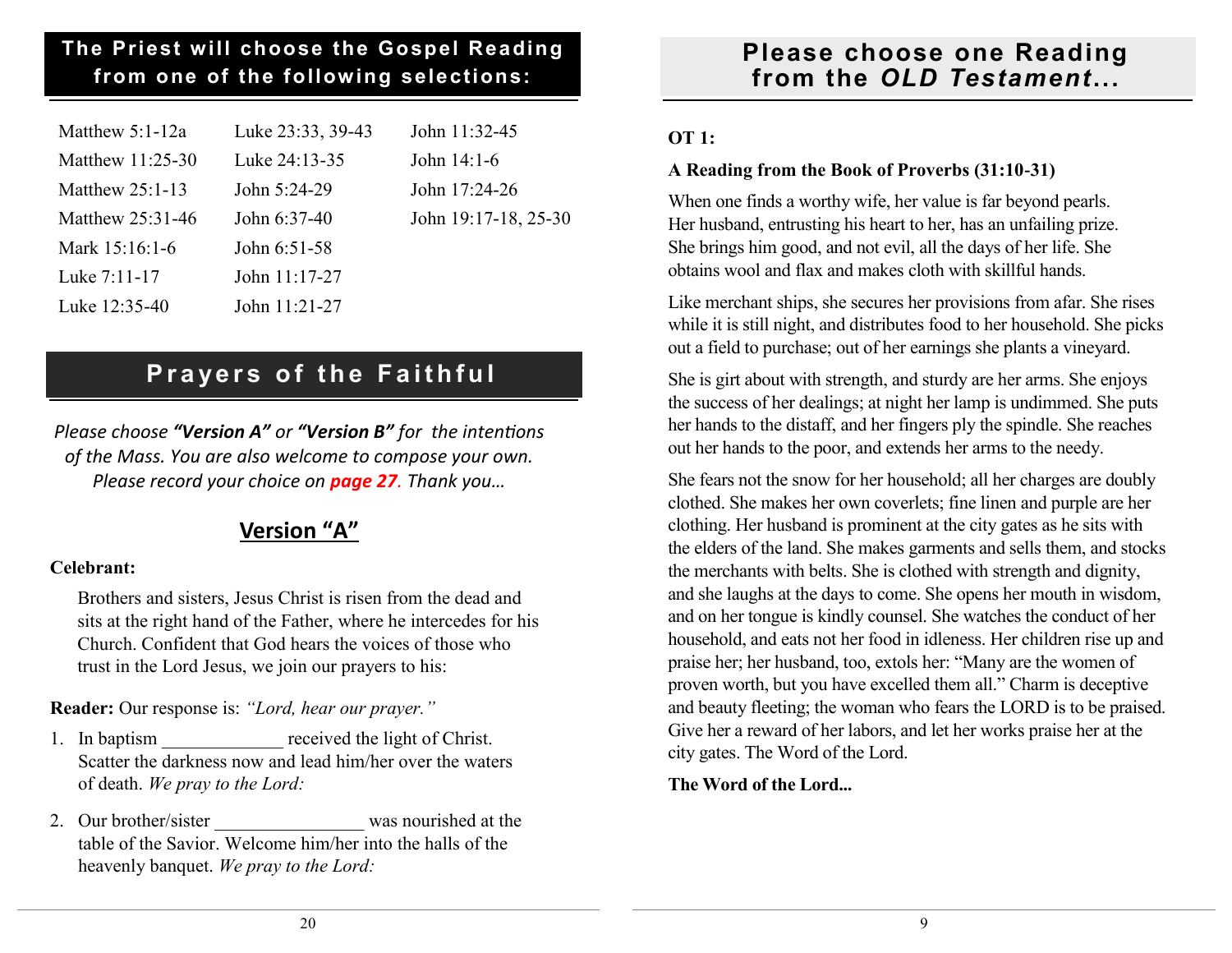#### **OT 2:**

## **A Reading from the Book of Job (19:1,23-27)**

Then Job answered and said: Oh, would that my words were written down! Would that they were inscribed in a record: That with an iron chisel and with lead they were cut in the rock forever! But as for me, I know that my Vindicator lives, and that he will at last stand forth upon the dust; Whom I myself shall see: my own eyes, not another's shall behold him; and from my flesh I shall see God; my inmost being is consumed with longing.

#### **The Word of the Lord.**

#### **OT 3:**

## **A Reading from the Book of Ecclesiastes (3:1-11)**

There is an appointed time for everything, and a time for every affair under the heavens. A time to be born, and a time to die; a time to plant, and a time to uproot the plant. A time to kill, and a time to heal; a time to tear down, and a time to build. A time to weep, and a time to laugh; a time to mourn, and a time to dance. A time to scatter stones, and a time to gather them; a time to embrace, and a time to be far from embraces. A time to seek, and a time to lose; a time to keep, and a time to cast away. A time to rend, and a time to sew; a time to be silent, and a time to speak. A time to love, and a time to hate; a time of war, and a time of peace. What advantage has the worker from his toil? I have considered the task which God has appointed for men to be busied about. He has made everything appropriate to its time, and has put the timeless into their hearts, without men's ever discovering, from beginning to end, the work which God has done.

#### **The Word of the Lord.**

## **NT 12:**

#### **A Reading from the Book of Revelation (21:1-5a; 6b-7)**

I saw a new heaven and a new earth. The former heaven and the former earth had passed away, and the sea was no more. I also saw the holy city, a new Jerusalem, coming down out of heaven from God, prepared as a bride adorned for her husband. I heard a loud voice from the throne saying, "Behold, God's dwelling is with the human race. He will dwell with them and they will be his people and God Himself will always be with them (as their God]. He will wipe every tear from their eyes, and there shall be no more death or mourning, wailing or pain, [for] the old order has passed away." The one who sat on the throne said, "Behold, I make all things new." I am the Alpha and the Omega, the beginning and the end. To the thirsty I will give a gift from the spring of life-giving water. The victor will inherit these gifts, and I shall be his God, and he will be my son.

#### **The Word of the Lord.**

#### **NT 13:**

#### **A reading from the Book of Revelations (14:13)**

I, John, heard a voice from heaven say to me:

"Write this down: Happy now are the dead who die in the Lord!"

The Spirit added, "Yes, they shall find rest from their labors, for their good works accompany them."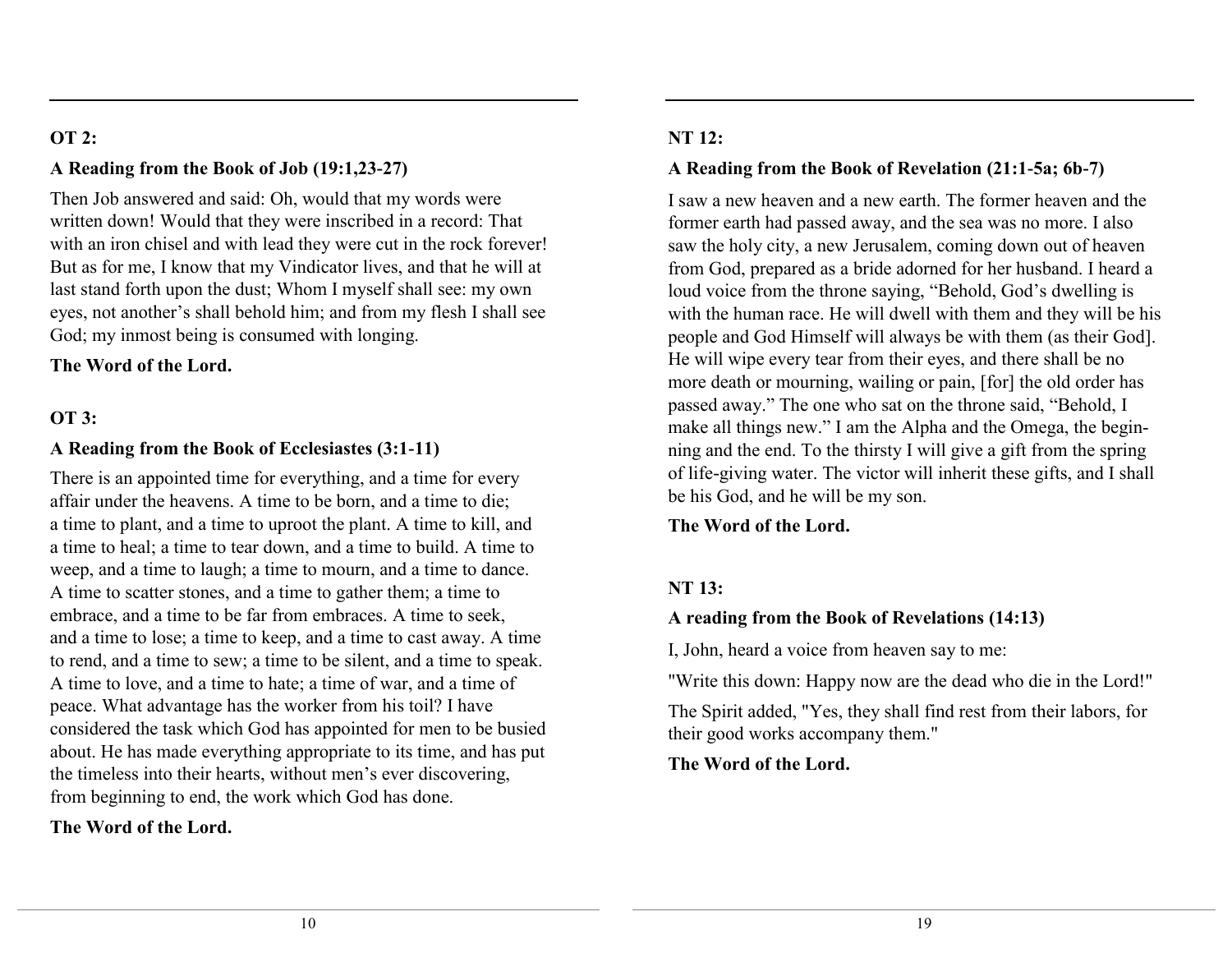#### **NT 10:**

#### **A Reading from the 1st Letter of Paul to the Thessalonians (4:13-18)**

We do not want you to be unaware, brothers, about those who have fallen asleep, so that you may not grieve like the rest, who have no hope. For if we believe that Jesus died and rose, so too will God, through Jesus, bring with him those who have fallen asleep. Indeed, we tell you this, on the word of the Lord, that we who are alive, who are left until the coming of the Lord, will surely not precede those who have fallen asleep.

For the Lord himself, with a word of command, with the voice of an archangel and with the trumpet of God, will come down from heaven, and the dead in Christ will rise first. Then we who are alive, who are left, will be caught up together with them in the clouds to meet the Lord in the air. Thus, we shall always be with the Lord. Therefore, console one another with these words.

**The Word of the Lord.**

#### **NT 11:**

#### **A Reading from the First Letter of John (3:1-2)**

See what love the Father has bestowed on us that we may be called the children of God. Yet so we are. The reason the world does not know us is that it did not know him. Beloved, we are God's children now; what we shall be has not yet been revealed. We do know that when it is revealed we shall be like him, for we shall see him as he is.

#### **The Word of the Lord.**

#### **OT 4:**

#### **A Reading from the Book of Wisdom (3:1-9)**

...The souls of the just are in the hand of God, and no torment shall touch them. They seemed, in the view of the foolish, to be dead; and their passing away was thought an affliction and their going forth from us, utter destruction. But they are in peace. For if before others, indeed, they be punished, yet is their hope full of immortality; Chastised a little, they shall be greatly blessed, because God tried them and found them worthy of himself.

As gold in the furnace, he proved them, and as sacrificial offerings he took them to himself. In the time of their visitation they shall shine, and shall dart about as sparks through stubble; They shall judge nations and rule over peoples, and the LORD shall be their King forever. Those who trust in him shall understand truth, and the faithful shall abide with him in love: Because grace and mercy are with his holy ones, and his care is with the elect.

**The Word of the Lord.** 

*(Continued on the next page...)*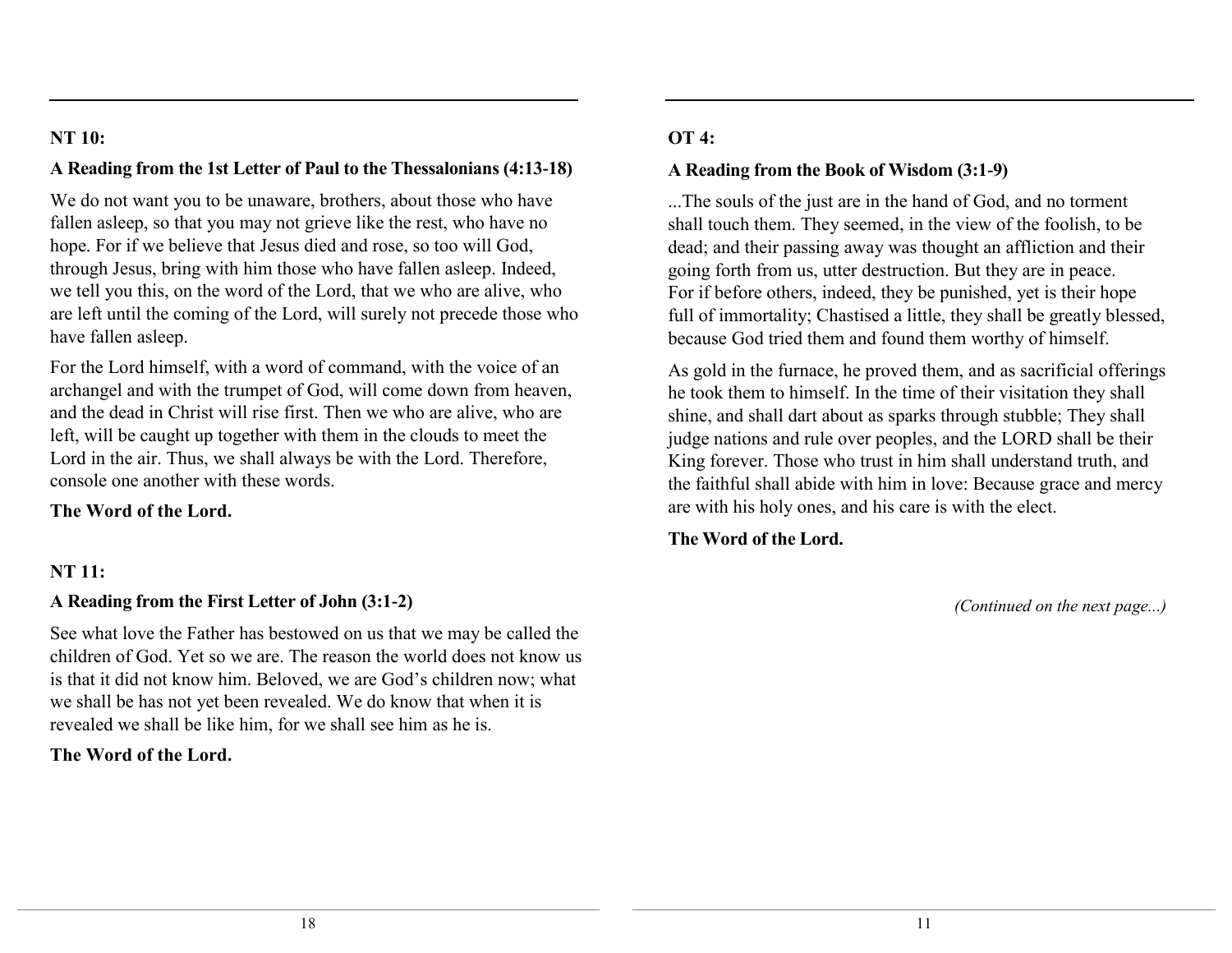## **OT 5:**

## **A Reading from the Prophet Isaiah (25:6a,7-9)**

On this mountain the LORD of hosts will provide for all peoples. A feast of rich food and choice wines, juicy, rich food and pure, choice wines. On this mountain he will destroy the veil that veils all peoples, The web that is woven over all nations; he will destroy death forever. The Lord GOD will wipe away the tears from all faces; The reproach of his people he will remove from the whole earth; for the LORD has spoken. On that day it will be said:

*"Behold our God, to whom we looked to save us! This is the LORD for whom we looked; let us rejoice and be glad that he has saved us!"* 

**The Word of the Lord.**

## **OT 6:**

## **A Reading from the book of Lamentations (3:17-26)**

My soul is deprived of peace, I have forgotten what happiness is; I tell myself my future is lost, all that I hoped for from the LORD.

The thought of my homeless poverty is wormwood and gall; Remembering it over and over leaves my soul downcast within me. But I will call this to mind, as my reason to have hope:

The favors of the LORD are not exhausted, his mercies are not spent; They are renewed each morning, so great is his faithfulness. My portion is the LORD, says my soul; therefore will I hope in him. Good is the LORD to one who waits for him, to the soul that seeks him; It is good to hope in silence for the saving help of the LORD.

## **The Word of the Lord.**

## **NT 8:**

#### **A Reading from the Second Letter of Paul to the Corinthians (4:13-5:1)**

We know that the one who raised the Lord Jesus will raise us also with Jesus and place us with you in his presence. Everything indeed is for you, so that the grace bestowed in abundance on more and more people may cause the thanksgiving to overflow for the glory of God. Therefore, we are not discouraged; rather, although our outer self is wasting away, our inner self is being renewed day by day. For this momentary light affliction is producing for us an eternal weight of glory beyond all comparison, as we look not to what is seen but to what is unseen; for what is seen is transitory, but what is unseen is eternal. For we know that if our earthly dwelling, a tent, should be destroyed, we have a building from God, a dwelling not made with hands, eternal in heaven.

#### **The Word of the Lord.**

## **NT 9:**

## **A Reading from the Second Letter of Paul to the Corinthians (5:1, 6-10)**

We know that if our earthly dwelling, a tent, should be destroyed, we have a building from God, a dwelling not made with hands, eternal in heaven. We are always courageous, although we know that while we are at home in the body we are away from the Lord, for we walk by faith, not by sight. Yet we are courageous, and we would rather leave the body and go home to the Lord. Therefore, we aspire to please him, whether we are at home or away. For we must all appear before the judgment seat of Christ, so that each may receive recompense, according to what he did in the body, whether good or evil.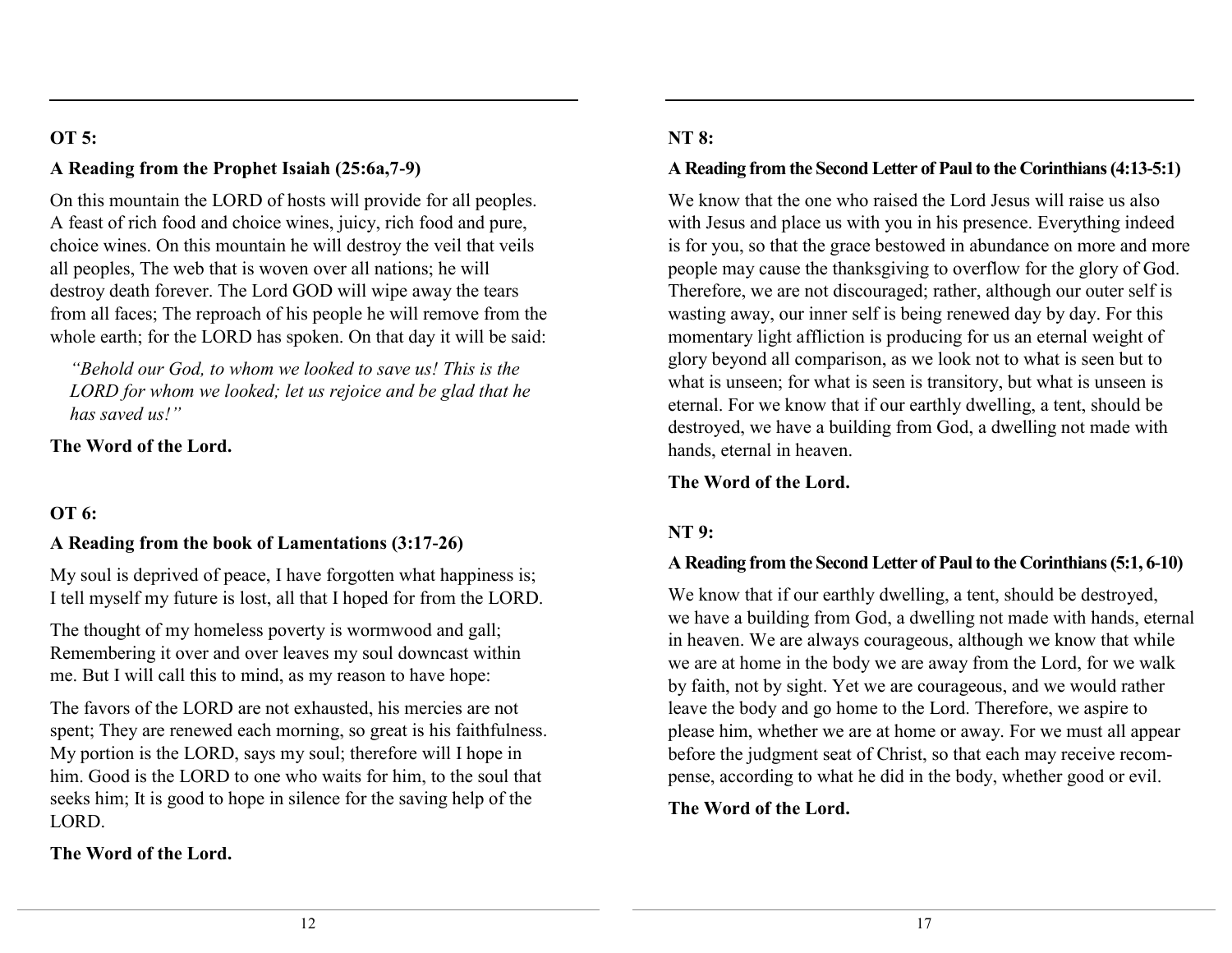## **NT 6:**

## **A Reading from the First Letter of Paul to the Corinthians (15:51-57)**

Behold, I tell you a mystery! We shall not all fall asleep, but we will all be changed, in an instant, in the blink of an eye, at the last trumpet. For the trumpet will sound, the dead will be raised incorruptible, and we shall be changed. For that which is corruptible must clothe itself with incorruptibility, and that which is mortal must clothe itself with immortality. And when this which is corruptible clothes itself with incorruptibility and this which is mortal clothes itself with immortality, then the word that is written shall come about:

"Death is swallowed up in victory.

Where, O death, is your victory?

Where, O death, is your sting?"

The sting of death is sin, and the power of sin is the law. But thanks be to God who gives us the victory through our Lord Jesus Christ.

**The Word of the Lord.**

## **NT 7:**

## **A Reading from the Letter of Paul to the Philippians (3:20)**

Our citizenship is in heaven, and from it we also await a savior, the Lord Jesus Christ. He will change our lowly body to conform with his glorified body by the power that enables him also to bring all things into subjection to himself.

## **The Word of the Lord.**

## **NT 1:**

#### **A Reading from the Letter of Paul to the Romans (5:5-11)**

Hope does not disappoint, because the love of God has been poured out into our hearts through the Holy Spirit that has been given to us. For Christ, while we were still helpless, yet died at the appointed time for the ungodly. Indeed, only with difficulty does one die for a just person, though perhaps a good person one might even find for courage to die. But God proves his love for us in that while we were still sinners Christ died for us. How much more then, since we are now justified by his blood, will we be saved through him from the wrath. Indeed, if, while we were enemies, we were reconciled to God through the death of His Son, how much more, once reconciled, will we be saved by his life. Not only that, but we also boast of God through our Lord Jesus Christ, through whom we have now received reconciliation.

## **The Word of the Lord.**

## **NT 2:**

## **A Reading from the Letter of Paul to the Romans (6:3-4;8-9)**

Are you unaware that we who were baptized into Christ Jesus were baptized into his death? We were indeed buried with him through baptism into death, so that, just as Christ was raised from the dead by the glory of the Father, we too might live in newness of life.

If, then, we have died with Christ, we believe that we shall also live with him. We know that Christ, raised from the dead, dies no more; death no longer has power over him.